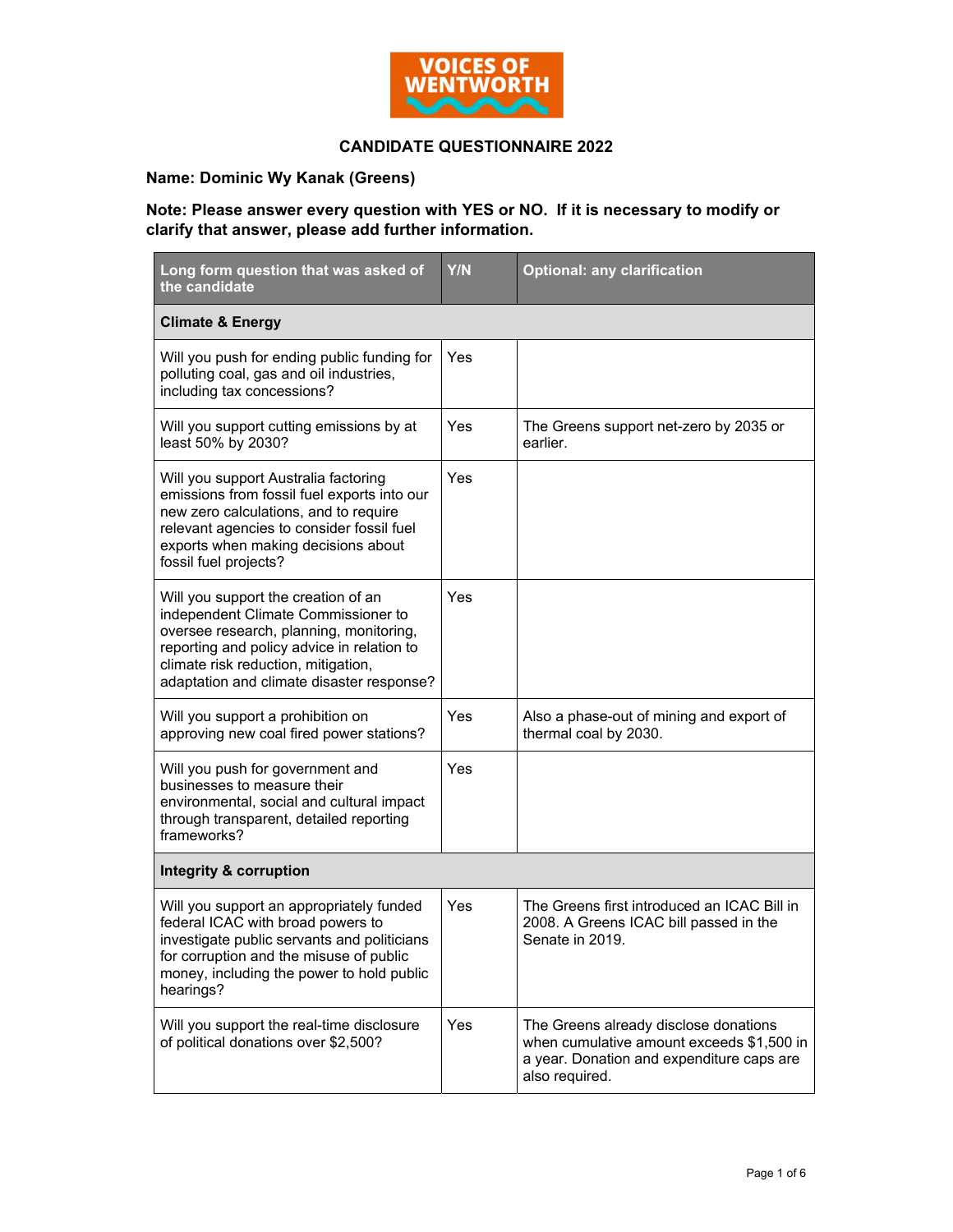

| Long form question that was asked of<br>the candidate                                                                                                                                                                                                                                                                                                                   | Y/N | <b>Optional: any clarification</b>                                                                                       |  |  |
|-------------------------------------------------------------------------------------------------------------------------------------------------------------------------------------------------------------------------------------------------------------------------------------------------------------------------------------------------------------------------|-----|--------------------------------------------------------------------------------------------------------------------------|--|--|
| Will you support a code of conduct for all<br>politicians, not just Ministers?                                                                                                                                                                                                                                                                                          | Yes | The Greens also support a code of conduct<br>for senior staff of MPs and ministers.                                      |  |  |
| Will you support Ministers being required<br>to publish their diaries, and all<br>professional lobbyists (whether external or<br>in-house) to disclose who they've met<br>with and the topic of discussion on a<br>public register?                                                                                                                                     | Yes | Also a ban of 5 years against employment<br>in areas close to ministerial or government<br>responsibilities.             |  |  |
| Will you support:<br>government grant decisions being<br>made according to clear and<br>transparent criteria; and<br>public disclosure of the extent to<br>which the decision meets the criteria,<br>in order to lower the risk that public funds<br>will be used by the relevant Minister to<br>influence elections in marginal seats?                                 | Yes |                                                                                                                          |  |  |
| <b>Cost of living &amp; Wealth Inequality</b>                                                                                                                                                                                                                                                                                                                           |     |                                                                                                                          |  |  |
| Will you advocate for at least a 25%<br>increase in social and affordable housing?                                                                                                                                                                                                                                                                                      | Yes | The Greens intend to build public and social<br>housing to clear the waiting lists.                                      |  |  |
| Will you advocate for a national funding<br>scheme for affordable rental housing?                                                                                                                                                                                                                                                                                       | Yes |                                                                                                                          |  |  |
| Will you work towards mandating<br>adequate public transport access for all<br>new development projects?                                                                                                                                                                                                                                                                | Yes |                                                                                                                          |  |  |
| Will you support the rate of JobSeeker<br>and Youth Allowance being raised to at<br>least \$69 a day, as recommended by the<br>Australian Council of Social Service?                                                                                                                                                                                                    | Yes | The Greens want to raise pensions,<br>JobSeeker, the youth allowance and other<br>income support payments to \$88 a day. |  |  |
| <b>Environment &amp; Water</b>                                                                                                                                                                                                                                                                                                                                          |     |                                                                                                                          |  |  |
| Will you support an<br><b>Environmental Assurance</b><br>Commissioner with strong investigative<br>powers and new National Environmental<br>Standards being put in place before the<br>introduction of a single-touch approval<br>process, as recommended by Graeme<br>Samuel in his review of the Environment<br>Protection and Biodiversity Conservation<br>Act 1999? | Yes |                                                                                                                          |  |  |
| Will you support effective measures to cut<br>pollution from farms and properties in<br>order to protect the Great Barrier Reef, to                                                                                                                                                                                                                                     | Yes | Also need to stop mining in the Galilee<br>basin and phase out mining in the Bowen<br>basin and coal mining generally.   |  |  |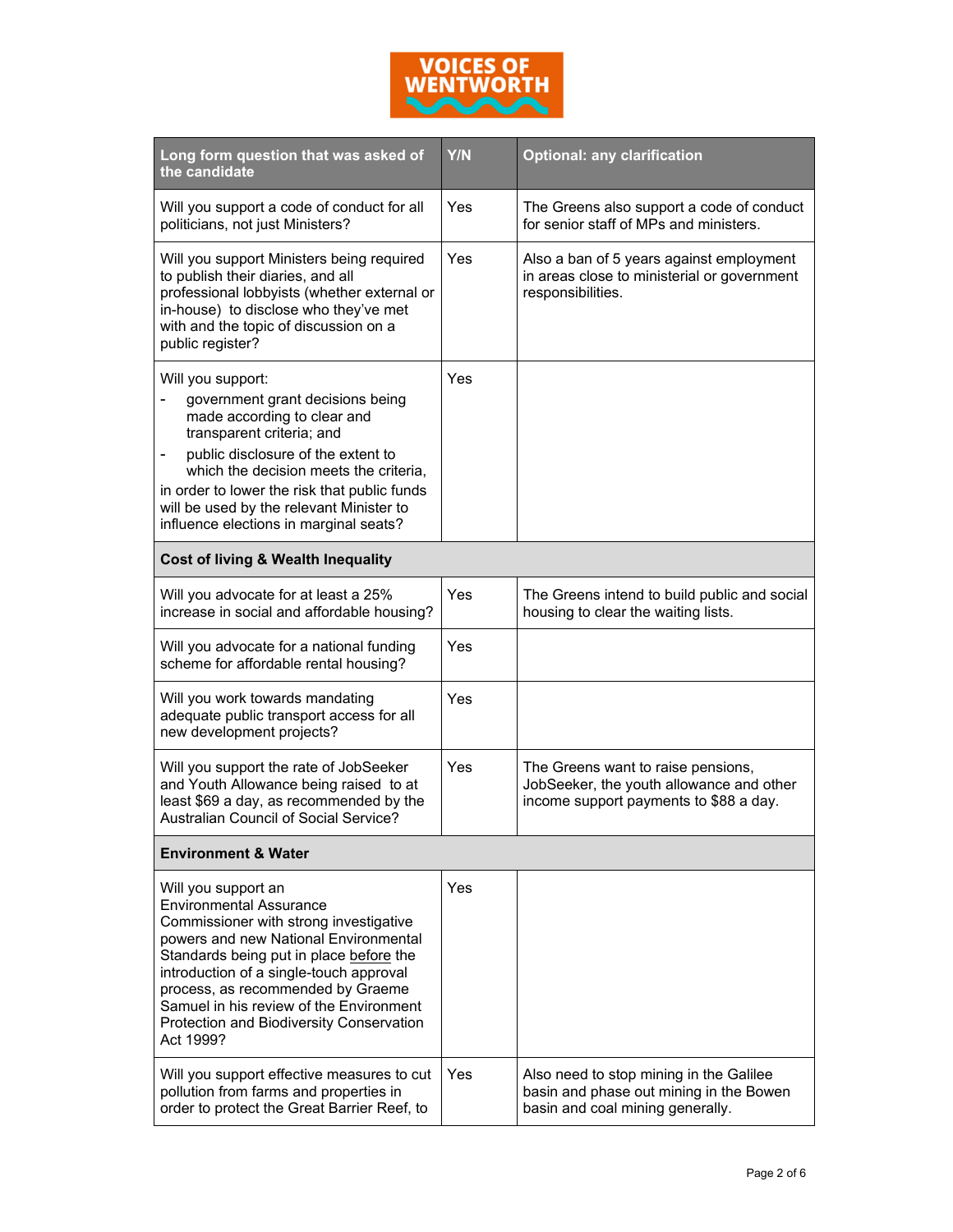

| Long form question that was asked of<br>the candidate                                                                                                                                                                               | Y/N | <b>Optional: any clarification</b>                                                                                                                                                                     |  |
|-------------------------------------------------------------------------------------------------------------------------------------------------------------------------------------------------------------------------------------|-----|--------------------------------------------------------------------------------------------------------------------------------------------------------------------------------------------------------|--|
| prevent it being placed on the World<br>Heritage "in danger" list?                                                                                                                                                                  |     |                                                                                                                                                                                                        |  |
| <b>Health &amp; Aged Care</b>                                                                                                                                                                                                       |     |                                                                                                                                                                                                        |  |
| Will you support a legislated right for<br>people in aged care facilities to have<br>visitors?                                                                                                                                      | Yes | The right to visit would need to be<br>conditional on health and safety of<br>residents and staff.                                                                                                     |  |
| Will you support funding the outcomes of<br>the work value case for aged care workers<br>that is being determined by the Fair Work<br>Commission, including the request for a<br>25% wage increase?                                 | Yes |                                                                                                                                                                                                        |  |
| Will you support improved funding for<br>mental health that includes funding and<br>training of more community-based mental<br>health practitioners?                                                                                | Yes | The Greens policy is to extend Medicare to<br>include mental health services and dental<br>care.                                                                                                       |  |
| Will you support the building and<br>maintenance of quarantine facilities to<br>respond quickly to new pandemic<br>outbreaks?                                                                                                       | Yes |                                                                                                                                                                                                        |  |
| Indigenous peoples' rights                                                                                                                                                                                                          |     |                                                                                                                                                                                                        |  |
| Will you commit to holding a referendum<br>on a First Nations Voice to Parliament<br>protected by the Constitution?                                                                                                                 | Yes | Australia is the only Commonwealth country<br>without a Treaty with its First People. We<br>need a formal truth telling process as the<br>first step to treaty making and constitutional<br>amendment. |  |
| Will you support changing the date of<br>Australia Day from 26 January?                                                                                                                                                             | Yes | The 26th January would remain a<br>significant day of mourning and survival for<br>First Nations people.                                                                                               |  |
| Will you commit to take action on the<br>recommendations in the Australian Law<br>Reform Commission's "Pathways to<br>Justice - Inquiry into the Incarceration<br>Rate of Aboriginal and Torres Strait<br>Islander Peoples Report"? | Yes | The age of legal responsibility must also be<br>raised to 14 years.                                                                                                                                    |  |
| <b>Media</b>                                                                                                                                                                                                                        |     |                                                                                                                                                                                                        |  |
| Will you maintain funding to the ABC at<br>levels that existed prior to the \$83.7m<br>reduction in the 2018 budget, with annual<br>funding increases at least as high as an<br>objective measure such as CPI or GDP?               | Yes |                                                                                                                                                                                                        |  |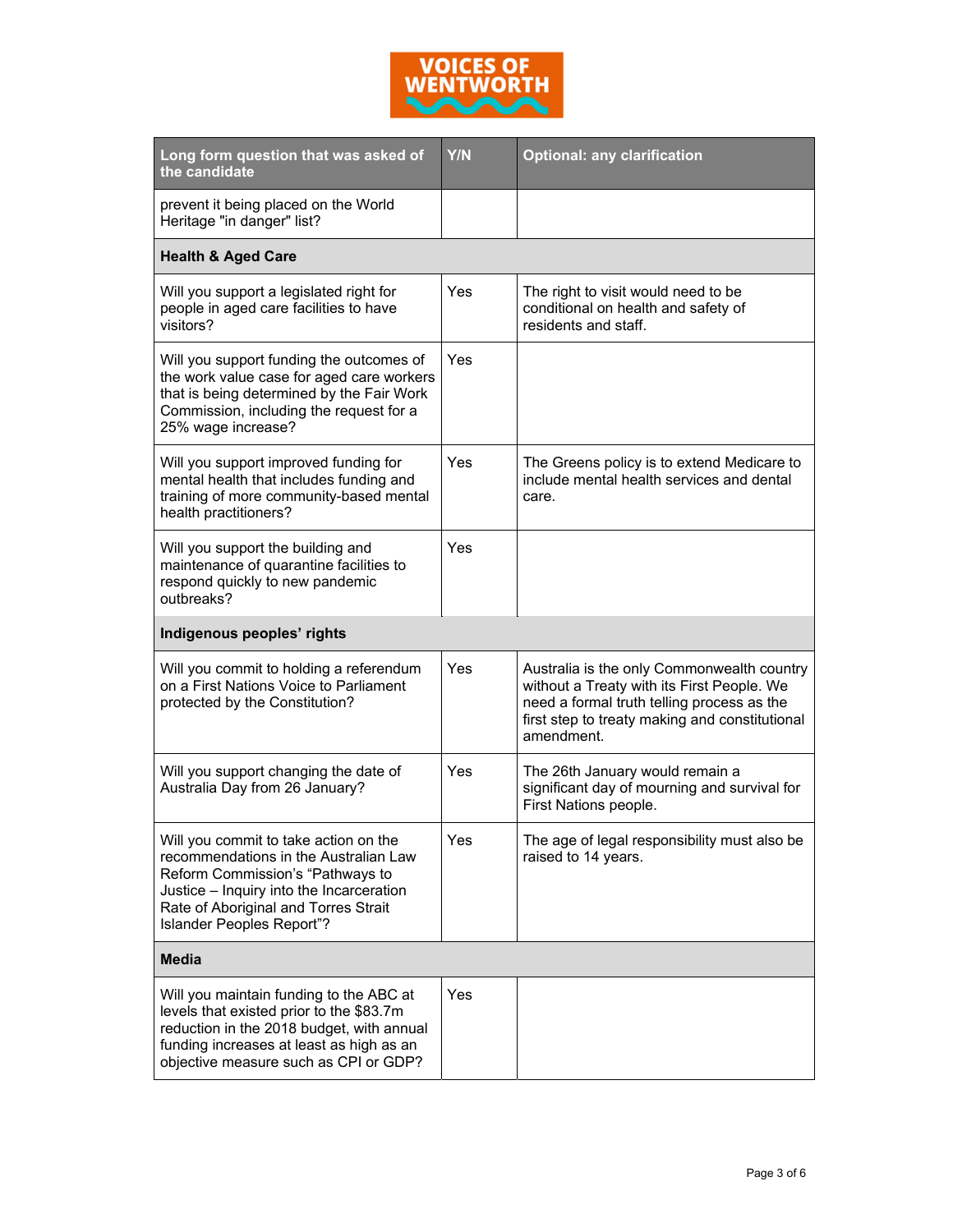

| Long form question that was asked of<br>the candidate                                                                                                                                                                                     | Y/N | <b>Optional: any clarification</b>                                                                                                                     |  |  |
|-------------------------------------------------------------------------------------------------------------------------------------------------------------------------------------------------------------------------------------------|-----|--------------------------------------------------------------------------------------------------------------------------------------------------------|--|--|
| Will you ensure that the ABC remains<br>independent of political influence,<br>commercial sponsorship and advertising?                                                                                                                    | Yes | The Greens want to depoliticise the<br>appointment of ABC board members.                                                                               |  |  |
| Will you support the creation of a single,<br>genuinely independent media regulator to<br>harmonise news media standards and<br>oversee an effective process for<br>remedying complaints?                                                 | Yes |                                                                                                                                                        |  |  |
| Will you support the establishment of an<br>independent and permanent trust to assist<br>emerging news ventures, especially in<br>regional areas, as recommended by the<br>Dec 2021 Senate Committee Report on<br>Media Diversity?        | Yes |                                                                                                                                                        |  |  |
| <b>Education &amp; Research</b>                                                                                                                                                                                                           |     |                                                                                                                                                        |  |  |
| Will you advocate for greater funding of<br>education (all levels) in the next federal<br>budget, particularly to bring public primary<br>and secondary education funding grants<br>to the States back in line with private<br>education? | Yes | The main issue must be adressing the<br>inequality of funding between independent<br>and public schools. Also post-school<br>education should be free. |  |  |
| Will you support increasing funding for<br>research activities at universities?                                                                                                                                                           | Yes |                                                                                                                                                        |  |  |
| Will you advocate for the principle of<br>independent expert peer review in<br>research funding decisions and remove<br>Ministerial veto over approval of individual<br>grants?                                                           | Yes |                                                                                                                                                        |  |  |
| Will you support a second public high<br>school in the Eastern suburbs?                                                                                                                                                                   | Yes | Note that this is primarily a state issue.                                                                                                             |  |  |
| Democracy & decision-making                                                                                                                                                                                                               |     |                                                                                                                                                        |  |  |
| Will you commit to organising at least two<br>public forums, open to all residents of<br>Wentworth, each year to report on federal<br>matters, and seek local views?                                                                      | Yes |                                                                                                                                                        |  |  |
| Will you support a limit on the amount that<br>candidates and political parties can spend<br>on advertising for elections?                                                                                                                | Yes | The Greens were instrumental in capping<br>election expenditure in NSW.                                                                                |  |  |
| Will you support a ban on misleading and<br>deceptive conduct in political advertising?                                                                                                                                                   | Yes |                                                                                                                                                        |  |  |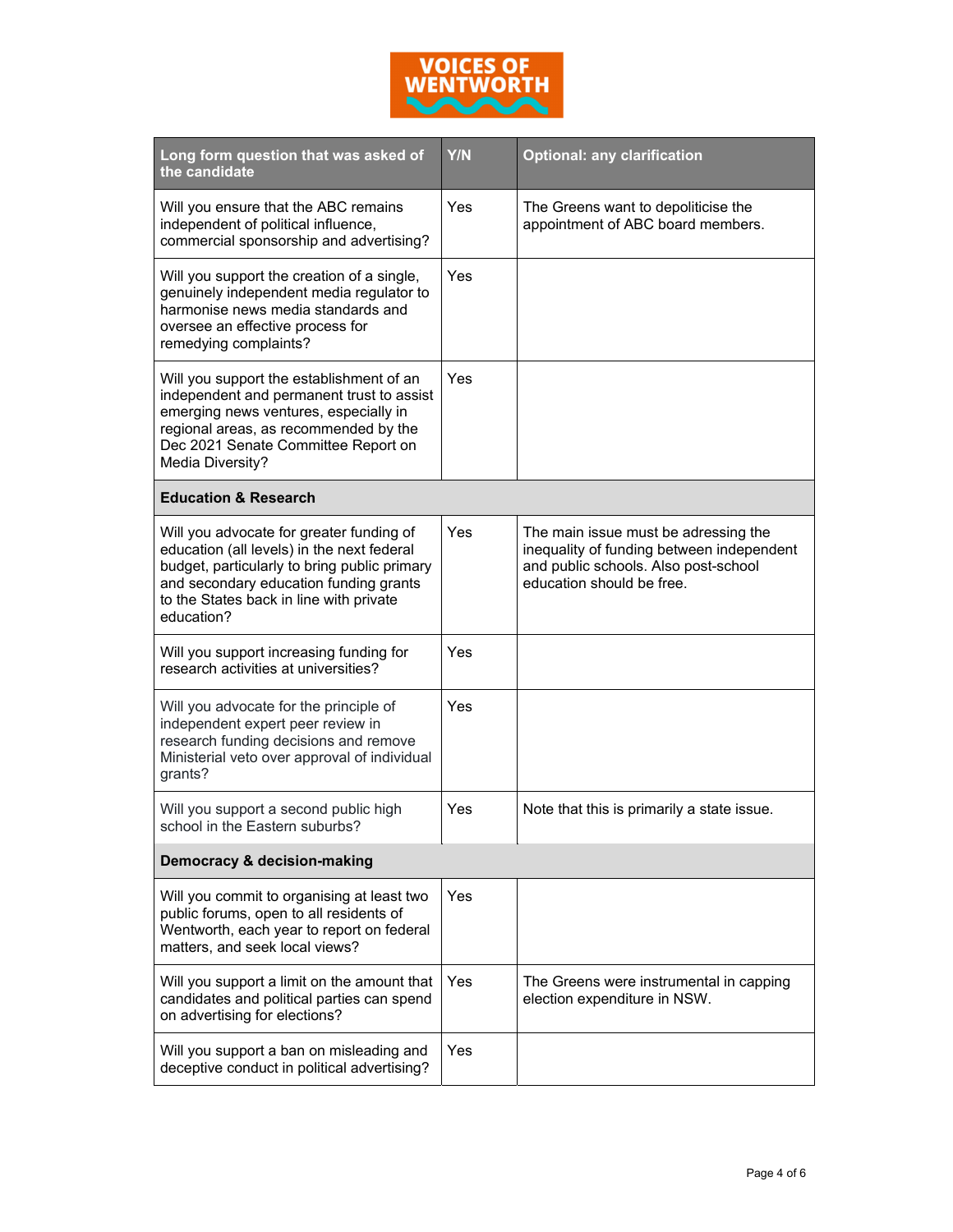

| Long form question that was asked of<br>the candidate                                                                                                                            | Y/N           | <b>Optional: any clarification</b>                                                                            |  |  |
|----------------------------------------------------------------------------------------------------------------------------------------------------------------------------------|---------------|---------------------------------------------------------------------------------------------------------------|--|--|
| <b>Refugees</b>                                                                                                                                                                  |               |                                                                                                               |  |  |
| Will you legislate to support a permanent<br>end to offshore processing?                                                                                                         | Yes           |                                                                                                               |  |  |
| Will you commit to ending Australia's<br>practice of indefinite and arbitrary<br>detention of asylum seekers?                                                                    | Yes           | The Greens have always opposed<br>mandatory detention of asylum seekers.                                      |  |  |
| Will you push for a larger and more<br>responsive Refugee and Humanitarian<br>Program?                                                                                           | Yes           |                                                                                                               |  |  |
| <b>Women &amp; Gender Inequality</b>                                                                                                                                             |               |                                                                                                               |  |  |
| Will you support the implementation of the<br>remaining recommendations in the<br>Respect at Work report?                                                                        | Yes           |                                                                                                               |  |  |
| Will you commit to a standalone First<br>Nations-led National Safety Plan for<br>Aboriginal and Torres Strait Islander<br>women and children?                                    | Yes           |                                                                                                               |  |  |
| Will you support making childcare for<br>working parents free?                                                                                                                   | Yes           | The Greens support universal and free<br>early childhood education.                                           |  |  |
| <b>Economy &amp; Jobs</b>                                                                                                                                                        |               |                                                                                                               |  |  |
| Will you support reducing the budget<br>deficit over the term of the next<br>parliament?                                                                                         | It<br>depends | Deficit spending can be required to manage<br>economic outcomes. A budget surplus is<br>not an end in itself. |  |  |
| Will you support a parliamentary inquiry<br>into tax reform?                                                                                                                     | Yes           |                                                                                                               |  |  |
| Will you support federal government<br>funding for renewable energy precincts to<br>transition workers in in fossil fuel<br>industries in regional areas to sustainable<br>jobs? | Yes           |                                                                                                               |  |  |
| Will you support government funding for<br>renewables export infrastructure?                                                                                                     | Yes           | Energy infrastructure should be publicly<br>owned.                                                            |  |  |